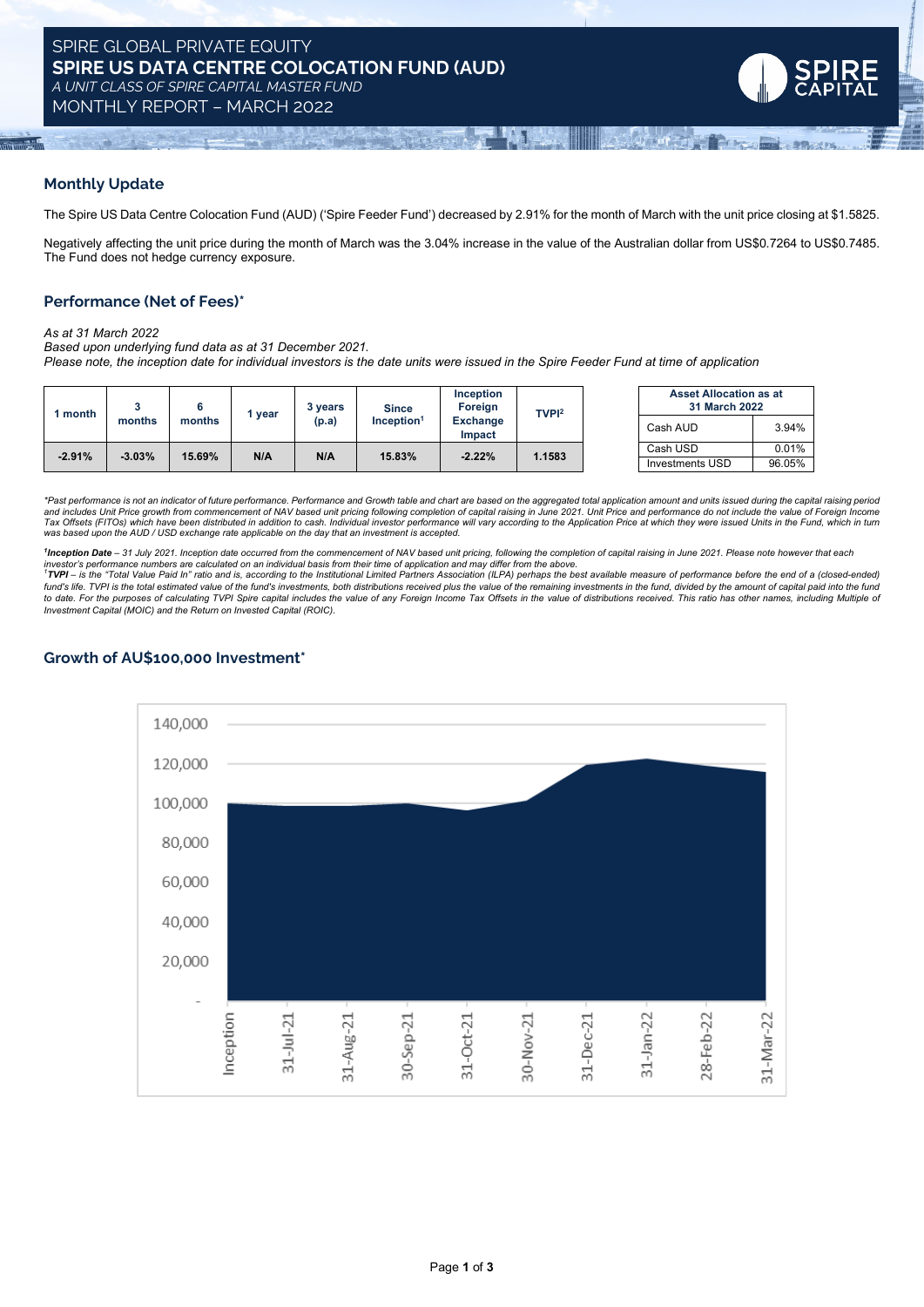

### **Fund Details**

| Total Applications (AUDm): (Spire Feeder Fund I + II)                                | \$98.70m                                                                          |
|--------------------------------------------------------------------------------------|-----------------------------------------------------------------------------------|
| Total Commitments to Underlying Investment Entity (US\$): (Spire Feeder Fund I + II) | \$67.71m                                                                          |
| <b>Fund Size - Current NAV (AUDm)</b>                                                | \$51.30m                                                                          |
| Unit Price (AUD):                                                                    | \$1.5825                                                                          |
| <b>APIR Code:</b>                                                                    | <b>SPI2750AU</b>                                                                  |
| <b>Commencement:</b>                                                                 | 20 July 2020                                                                      |
| <b>Distributions:</b>                                                                | Annually                                                                          |
| <b>Application Status:</b>                                                           | <b>CLOSED</b>                                                                     |
| Liquidity:                                                                           | Nil - Closed ended Fund                                                           |
| <b>Fund Manager:</b>                                                                 | Spire Capital Pty Limited                                                         |
| <b>Investment Manager:</b>                                                           | Valterra Partners, LLC                                                            |
| <b>Underlying Investment Entity:</b>                                                 | Valterra Data Holdings, LLC - Class A                                             |
| Trustee:                                                                             | Spire Capital Pty Limited                                                         |
| <b>Base Management Fee:</b>                                                          | $0.50\%$ p.a. x NAV                                                               |
| <b>Underlying Management Fees:</b>                                                   | 2% of Committed Capital                                                           |
| <b>Underlying Performance Fee:</b>                                                   | 20% of realised profits after an 8% annual return is<br>paid to Limited Partners. |

#### **Fund Overview**

The Spire US Data Centre Colocation Fund (AUD) ('Spire Feeder Fund') is a unit class of Spire Capital Master Fund and feeder vehicle for Australian investors to access the preferred equity position of COLO Holdings, doing business as ColoHouse.

ColoHouse is a leading provider of institutional quality data centre colocation services across the US. The Spire Feeder Fund is invested in ColoHouse via Valterra Data Holdings, LLC ('Underlying Investment Entity') created and controlled by Valterra Partners LLC ('Valterra'), a specialist lower mid-market private equity firm based in New York. The Spire Feeder Fund was established in June 2020 and is an AUD denominated Australian unlisted unit trust that is fully paid-in, whereby 100% of capital commitments were called upfront. Inception of the of the Spire Feeder Fund (for performance reporting purposes) was 20 July 2020 at \$1.4312 per unit, which corresponds with the first issuance of units. Please note, the inception date for individual investors is the date units were issued in the Spire Feeder Fund at time of application (not the aforementioned date of first issuance of units).